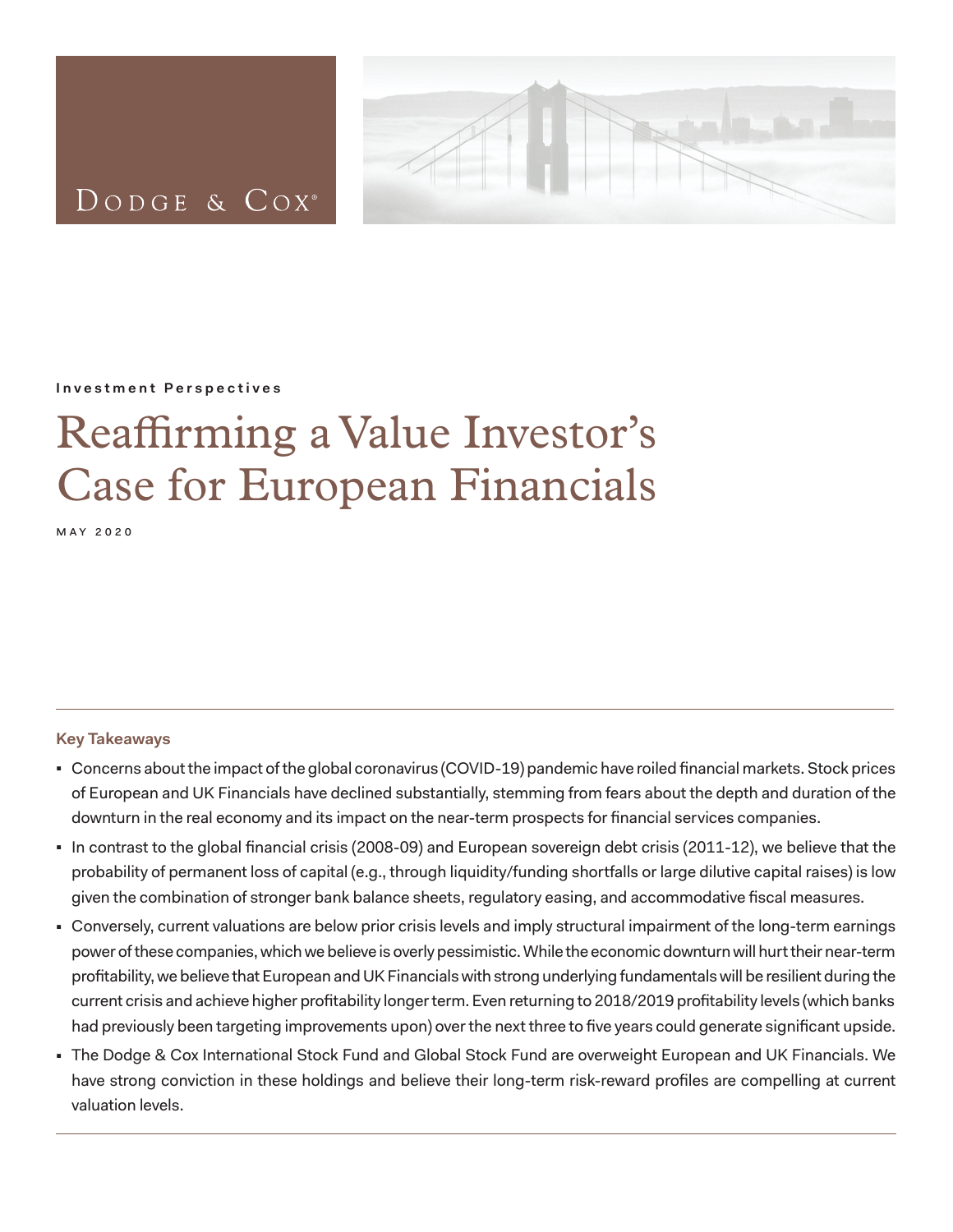#### <span id="page-1-0"></span>**Context**

COVID-19 has evolved into a global pandemic that has disrupted all major economies, increased financial market volatility, and caused equity markets across the globe to decline precipitously. Stock prices of financial services companies have declined disproportionally. In the MSCI ACWI Index, Financials were down 32% compared to down 21% for the overall Index during the first quarter of 2020.

The public health responses designed to slow the spread of COVID-19 have led to a dramatic reduction in economic activity around the world. Policymakers have responded with substantial amounts of fiscal and monetary stimulus, and the global scientific community is aggressively working on COVID-19 treatments and vaccines. Compared to the 2008-09 global financial crisis, the current crisis is medical in nature rather than one stemming from problems in the banking system. Banks entered this crisis in much stronger financial shape, which in our view makes them well positioned to help serve as part of the solution to the pandemic's economic impact.

#### **We Have Stress Tested the Fund's Holdings**

Our global industry analysts continue to have frequent discussions with management teams and industry experts to gauge downside risks and current operating conditions. In addition, they have continued to work closely with our fixed income credit analysts to stress test the Funds' Europe[a](#page-4-0)n and UK Financials holdings<sup>a</sup> at extreme conditions, including negative benchmark yields, credit losses similar to those experienced during the global financial and European sovereign debt crises, large equity market drawdowns, and significant declines in investment banking and trading revenue. Furthermore, we have examined the economic impact of past disease outbreaks to understand various possible economic outcomes.

We model a wide range of scenarios to 1) understand if the Funds' holdings can adequately withstand short-term credit and interest rate pressures ("play defense") and 2) compare



Source: MSCI via FactSet.

what current valuations imply versus our forecasted long-term fundamentals to evaluate if we are presented with an attractive risk-adjusted return opportunity ("play offense"). Our ongoing due diligence leads us to believe that the Funds' European and UK Financials holdings have sufficient capital and liquidity to weather the current storm. The International Stock Fund and Global Stock Fund remain overweight European and UK Financials (shown in Figure 1).<sup>b</sup>

# **Improved Balanced Sheets Provide Downside Mitigation**

Over the past decade, fundamentals have improved across the Funds' current European and UK Financials holdings, driven by management actions to bolster balance sheets, build capital, and increase profitability. In particular, balance sheets are far more resilient today.

As illustrated in Figure 2, funding models have substantially improved as loan-to-deposit ratios have declined and more stable customer deposits have replaced short-term wholesale funding. In addition, capital levels have more than doubled over the last decade (see Figure 3), driven by tighter regulatory standards. Strong balance sheets are a critical source of downside mitigation for investors, as they reduce the probability of permanent loss of invested capital (e.g., through liquidity/ funding shortfalls or large dilutive capital raises).



**Figure 3: Capital Ratios Have More Than Doubled<sup>c</sup>** 



Source: European Central Bank.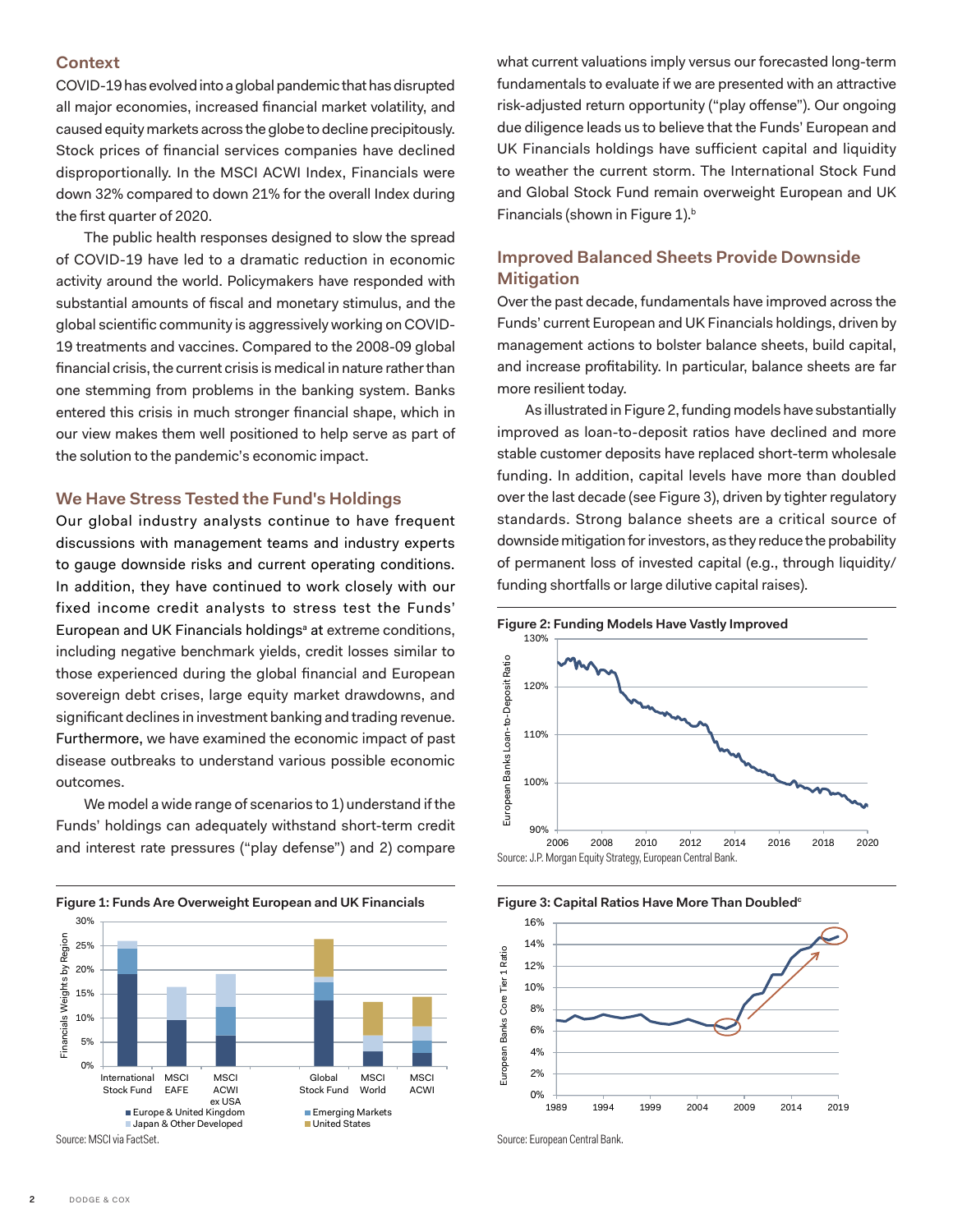Furthermore, European private sector credit growth has been close to zero over the last decade. Low interest rates have been used to reduce private sector leverage and support debt serviceability, which in turn have enabled banks to improve their asset quality and reduce non-performing loans. While credit losses will almost certainly increase due to the recessionary impact of COVID-19, banks are entering this period after a decade of risk reduction. This is in stark contrast to the global financial crisis, which banks entered on the back of rapid credit expansion that drove subsequent large losses.

# **Unprecedented Fiscal, Monetary, and Regulatory Responses**

To date, regulators and government agencies have taken unprecedented measures to support the banking system in order to ensure continual supply of credit to the economy.

**Fiscal policy:** Governments across Europe have created large fiscal stimulus plans to mitigate the impact of COVID-19 on the economy. In addition to providing direct payments to individuals and enabling loan service holidays, the fiscal measures include support for corporations and small-to-medium sized enterprises (SMEs) through government-guaranteed loan programs that will be intermediated by the banks. While the magnitude of the programs and credit guarantees vary by country, they create a critical credit loss-sharing mechanism between banks and government.

**Monetary policy:** European and UK central banks have expanded their asset purchase programs and are providing long-term loans to banks at very cheap rates. For example, the European Central Bank has increased its long-term refinancing operation program from 30% of banks' loan books to 50% and is charging a negative 75 basis points<sup>d</sup> interest rate for it.

**Regulatory policy:** European and UK bank regulators have temporarily reduced banks' capital and liquidity requirements, and are allowing banks to fill a part of their capital requirements with junior debt instruments instead of common equity. In addition, they have postponed 2020 stress tests and guided banks to use qualitative overlays to dampen pro-cyclical accounting rules. In exchange, banks have been asked to temporarily halt dividends and share repurchases until October 1, 2020. This accommodative behavior and flexibility on behalf of regulators differs drastically from prior downturns; in past crises, banks were forced to issue large amounts of equity as regulatory standards tightened.

# **The Opportunity: Compelling Valuations Relative to Longer-Term Earnings Power**

Current European bank valuations are below prior crisis levels at 0.4 times book value and imply structural impairment of banks' earnings power. We believe this is overly pessimistic.



Over the past 12 years, European and UK financial institutions have operated in a very challenging context including the global financial crisis, European sovereign debt crisis, the United Kingdom's exit from the European Union (Brexit, finalized January 2020), and an environment of slower economic growth, prolonged low interest rates, and political uncertainty. Furthermore, capital requirements more than doubled during this period as regulatory standards tightened. The Funds' current European and UK bank holdings have survived these "real life" stress tests, and have subsequently been improving profitability along with other European banks, as shown in Figure 5.



In 2018-2019, European banks earned an average return on equity (ROE) of approximately 8% despite operating in a backdrop of low economic growth and negative interest rates. Prior to the onset of COVID-19, the management teams of the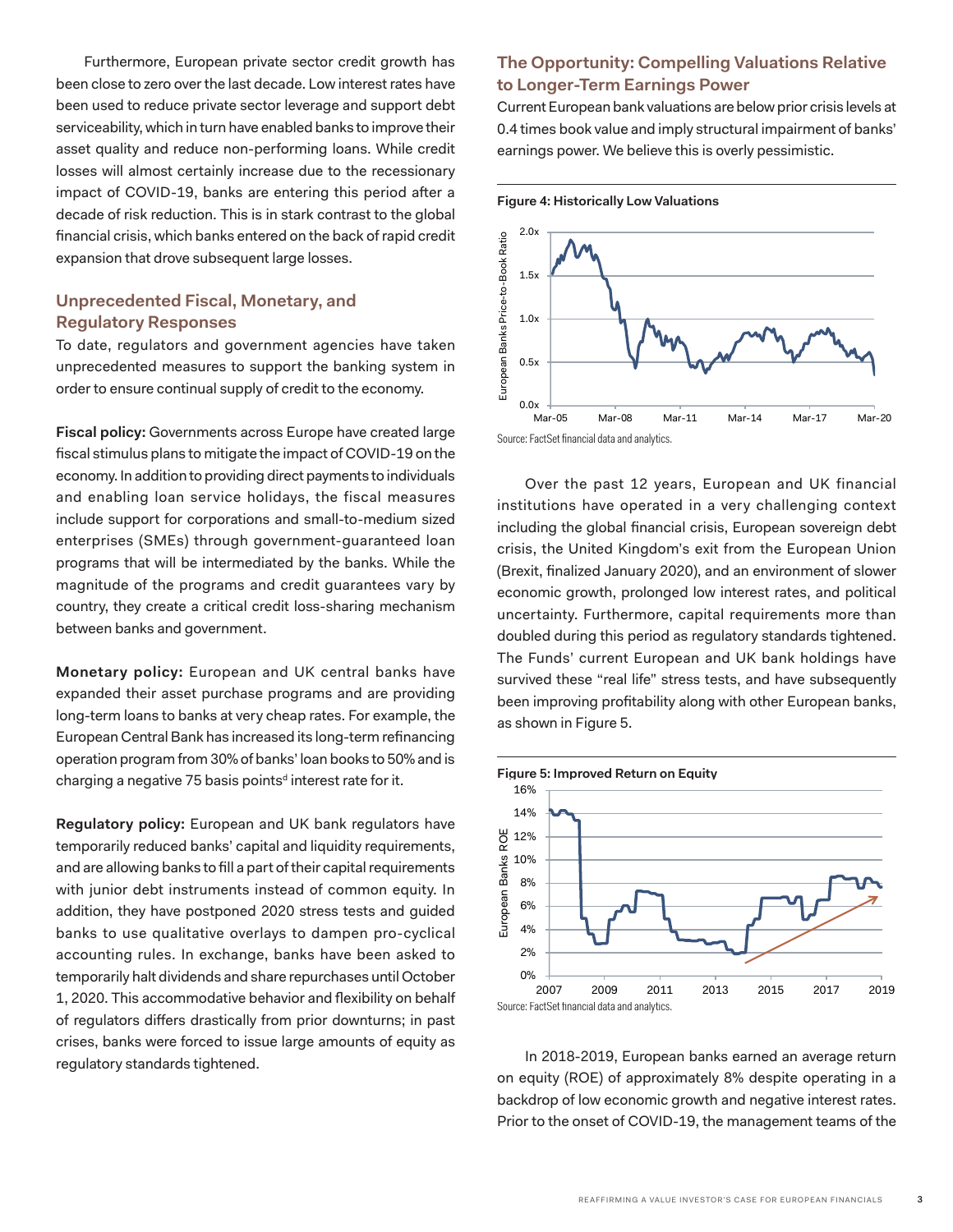Funds' bank holdings were targeting an improvement in ROE to 10% on average, largely through self-help measures such as cost cutting, exiting low-return sub-scale business lines, and further shifting their business models towards fee-generating businesses that consume less capital. In addition, they have been investing heavily in technology to meet their customers' evolving digital banking needs and streamlining middle- and back-office functions.

While the economic downturn caused by COVID-19 will hurt near-term profitability of many financial institutions, we believe those impacts will likely be transitory for those that have strong underlying fundamentals. Even returning to 2018/2019 profitability levels over the next three to five years could generate upside from current valuation levels. Resumption of capital return in the form of dividends and share repurchases would add another pillar of support to valuation. While we continue to assume a prolonged slow growth and low interest environment, we believe an improvement in the macroeconomic backdrop over the long term, coupled with achieving longerterm management targets, has the potential to drive further upside.

### **Finding Value Through Individual Security Selection**

Our portfolio construction continues to be driven by rigorous bottom-up analysis and individual security selection. The Funds' European and UK Financials investments are diversified across business models and geographies. Below we highlight two of the Funds' larger European bank holdings to illustrate how we look beyond macro concerns to unearth long-term value opportunities.<sup>e</sup>

#### Banco Santander

Banco Santander is a Spain-domiciled European bank with large businesses in Spain, the United Kingdom, and Brazil. While Banco Santander will face economic headwinds from COVID-19, the bank trades at 0.4 times book value and six times trailing earnings, an inexpensive valuation given its attractive long-term fundamentals. In our view, Banco Santander is one of the better-run European banks with high pre-provision profit levels, which provides a cushion to absorb credit losses beyond regulatory and government measures. The bank remained profitable through the global financial and sovereign debt crises, and in addition to its defensive characteristics, has attractive long-term growth prospects through its emerging markets footprint. Furthermore, senior management has high equity ownership and is aligned with long-term shareholders.

#### UBS Group

Based in Switzerland, UBS is the world's largest private bank

and wealth manager. At 0.6 times book value, UBS is trading at its lowest valuation since the global financial crisis despite being in a much stronger financial position. Capital levels are also higher. In recent years, management has repositioned the company's business mix towards wealth management and reduced its risk profile. UBS has the premier brand, scale, and footprint in wealth management with a particular strength in Asia. While UBS will face headwinds from lower market asset levels and interest rates, we believe the company's profitability will remain robust.

# **In Closing**

Our deep fundamental research often gives us the conviction and confidence to invest when companies and sectors are out of favor, as is currently the case with European and UK Financials. We remain enthusiastic about the long-term outlook for the Funds' European and UK Financials investments. While the economic impact of COVID-19 is uncertain and we continue to stress test these holdings, we observe that these companies are far more resilient today than they were in previous periods of economic stress. Furthermore, the accommodative fiscal, monetary, and regulatory responses to COVID-19 are large and unprecedented, which should help to mitigate downside risk.

Current valuation levels imply structural impairment of the long-term earnings power of these companies, which we believe is overly pessimistic. While the economic downturn will hurt their near-term profitability, we believe that European and UK Financials with strong underlying fundamentals will be resilient during the current crisis and achieve higher profitability longer term. Even returning to 2018/2019 profitability levels over the next three to five years, coupled with resumption of capital return, could generate significant upside. An improvement in the macroeconomic backdrop over time, especially higher interest rates, would be a further tailwind.

Patience and persistence are essential to long-term investment success. We encourage our clients and shareholders to take a similar view. Thank you for your continued confidence in Dodge & Cox.